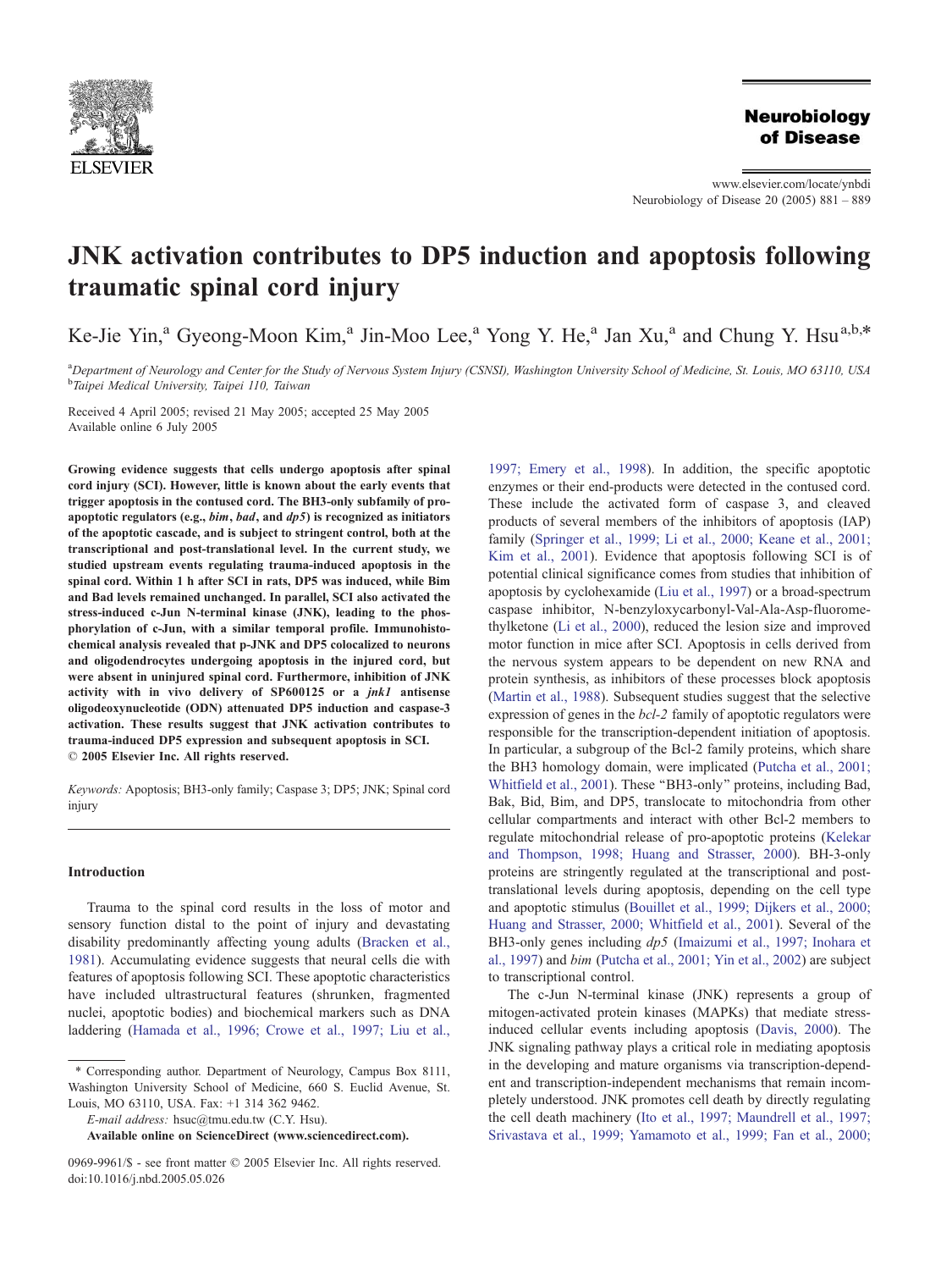Tournier et al., 2000). For example, JNK has been reported to catalyze the phosphorylation of Bcl-2 to suppress the anti-apoptotic function of Bcl-2 ([Srivastava et al., 1999; Yamamoto et al., 1999\)](#page-8-0). In addition, JNK has been found to catalyze the phosphorylation of Bad, a BH3-only protein, to promote its pro-apoptotic effect in primary cultures of neurons ([Bhakar et al., 2003\)](#page-7-0). More recent reports indicate that JNK may also mediate transcription-dependent apoptosis by inducing the BH3-only genes, including  $dp5$  and  $bim$ ([Yang et al., 1997a; Davis, 2000; Harris and Johnson, 2001; Putcha](#page-8-0) et al., 2001, 2003; Whitfield et al., 2001; Yin et al., 2002).

Since apoptosis of neural cells after SCI has been characterized, we explored the early events leading to apoptosis after SCI. In particular, we examined the transcriptional regulation of the BH3 only family members by upstream signaling kinases after SCI to explore potential therapeutic targets.

## Materials and methods

## Spinal cord injury model in rats

Female Long-Evans rats (body weight  $300 \pm 25$  g; Simonsen Laboratories, Gilroy, CA) were used in this study. All surgical procedures and animal experimentation protocols followed the Laboratory Animal Welfare Act, the Guide for the Care and Use of Laboratory Animals (National Research Council, 1996) and the Guidelines and Policies for Rodent Survival Surgery approved by the Animal Studies Committee of Washington University School of Medicine. The method for inducing SCI followed the Multicenter Animal Spinal Cord Injury Study (MASCIS) protocol as reported previously ([Basso et al., 1996\)](#page-7-0) with modifications. Briefly, rats were anesthetized with intraperitoneal injection of chloral hydrate  $(300-400 \text{ mg/kg})$  and a laminectomy was made at the T9-10 segment. During surgery, rectal temperature was monitored and maintained at  $37.0 \pm 0.5^{\circ}$ C by a heating pad. Using a New York University (NYU) Impactor, SCI was induced by dropping a 10 gm weight at a height of 12.5 mm ([Gruner, 1992\)](#page-7-0). After injury, the muscles and incision were closed in layers, and the animals were placed in a temperature- and humidity-controlled chamber (Thermocare, Incline Village, NV) for 3 h. Manual bladder expression was performed three times per day until reflex bladder emptying was established. Animals subjected to identical surgical procedures without injury served as sham-operated controls. In addition, animals that received no surgery were also included as normal controls.

#### Treatment protocols

Rats ( $n = 6 - 7$  per group) were treated with an antisense or mismatch phosphorothioated oligodeoxynucleotide (ODN) to jnk1. The ODNs were custom-made by Molecular Research Laboratories (Herndon, VA) using the following sequences: 5'-CTCATGATGG-CAAGCAATTA-3' (antisense) and 5'-GCTCGGTGGAAATG-GATCAG-3' (mismatch). The antisense or mismatch ODN in a volume of 2.5  $\mu$ l (2  $\mu$ l of 1  $\mu$ M ODN in PBS, pH 7.4, mixed with  $0.5$   $\mu$ l of 1 mg/ml lipofectin) was infused into the rat spinal cord directly with the needle tip at the depth of 1.5 mm from the dorsal midline surface under the guidance of a stereotaxic device 16 h before injury. The infusion rate was  $1 \mu l/min$ , and the needle was withdrawn 5 min after completion of ODN delivery. An identical volume of the vehicle  $(2 \text{ ul PBS mixed with } 0.5 \text{ ul of } 1 \text{ mg/ml})$  lipofectin) was infused in another set of control animals. For treatment with a JNK inhibitor, SP600125 was administrated 12 h prior to injury at a dose of 15 mg/kg s.c.  $(n = 6 - 7 \text{ per group})$  in PPCES vehicle (30% PEG-400/20% polypropylene glycol/15% Cremophor EL/5% ethanol/30% saline) ([Bennett et al., 2001\)](#page-7-0).

#### Western blotting

This method has been reported previously ([Kim et al., 2001;](#page-8-0) Yin et al., 2002). Briefly, at various intervals post-injury ( $n = 3-4$ ) per time point), a 10-mm spinal cord segment (5 mm rostral and 5 mm caudal from the epicenter) was dissected following intracardiac perfusion with 200 ml saline following pentobarbital anesthesia (100 mg/kg, i.p.) and frozen immediately in liquid nitrogen. The cord segment was homogenized in buffer (10 mM HEPES, 1.5 mM MgCl2, 10 mM KCl, 0.5 mM DTT, 1  $\mu$ g/ml leupeptin, 1  $\mu$ g/ml aprotinin; pH 7.9) and centrifuged at 14,000  $\times$ g. An equal amount of proteins  $(40-60 \mu g)$  from the supernatant of each sample was loaded onto a 10-15% polyacrylamide gel depending on target protein molecular weight, separated by SDS/ PAGE, and transferred to PVDF membranes by electrophoresis. The membranes were blocked in TBST buffer containing 20 mM Tris –HCl, 5% nonfat milk, 150 mM NaCl, and 0.05% Tween-20 (pH 7.5) for 1 h at room temperature. Primary rabbit anti-JNK antibody, rabbit anti-p-JNK antibody, rabbit anti-c-Jun antibody, rabbit anti-p-c-Jun (Ser73) antibody, rabbit anti-p-c-Jun (Ser63) antibody, rabbit anti-Bad antibody (1:1000; Cell Signaling, MA), rabbit anti-DP5 antibody (1:200; custom-made by Bethyl Laboratories INC, Montgomery, Texas), rabbit anti-Bim antibody (1:1000, Stressgen, Victoria, BC, Canada), rabbit anti-active caspase 3 antibody (1:2000, BD Biosciences, San Diego, CA), or mouse anti-actin antibody (1:400; Santa Cruz, CA) was added to the membrane and incubated for 2 h at room temperature. The membrane was washed with TBST three times at 10-min intervals, incubated with the second antibodies (1:3000 – 5000; rabbit, mouse, or rat IgG conjugated with alkaline phosphatase) for 1 h, then washed 3 times each at 10-min interval with TBST and 2 times each for 2 min with TBS. The color reaction was developed using the Blot AP System as described in the technical manual provided by Promega (Madison, WI). Quantitative analysis of selected bands in Western blots was performed by using the NIH Image Analysis System.

#### Immunohistochemical staining

The rats  $(n = 3$  per group) were overdosed by intraperitoneal injection of pentobarbital sodium (100 mg/kg). Intracardial perfusion fixation was carried out first with saline followed by 300 ml of 4% paraformaldehyde in 0.1 M PBS. The spinal cord was dissected out and a 10-mm segment containing the injured epicenter was blocked, post-fixed for 2 h in the same fixative solution, and transferred to a solution containing 30% sucrose in 0.1 M PBS (pH 7.4) sequentially for diaminobenzidine (DAB) or immunofluorescent staining. The 10-mm cord segments including the lesion epicenter was then embedded in tissue freezing medium (Sakura Finetek U.S.A., Torrance, CA), cut horizontally or longitudinally at a thickness of  $20-30 \mu m$  on a cryostat, and mounted on Superfrost/plus slides (Fisher Scientific, Pittsburgh, PA). Before incubation with primary antibodies, the sections were permeabilized with 0.3% Triton X-100/10% normal goat serum in 0.01 M PBS for 60 min. Mouse anti-p-JNK antibody (1:100; Cell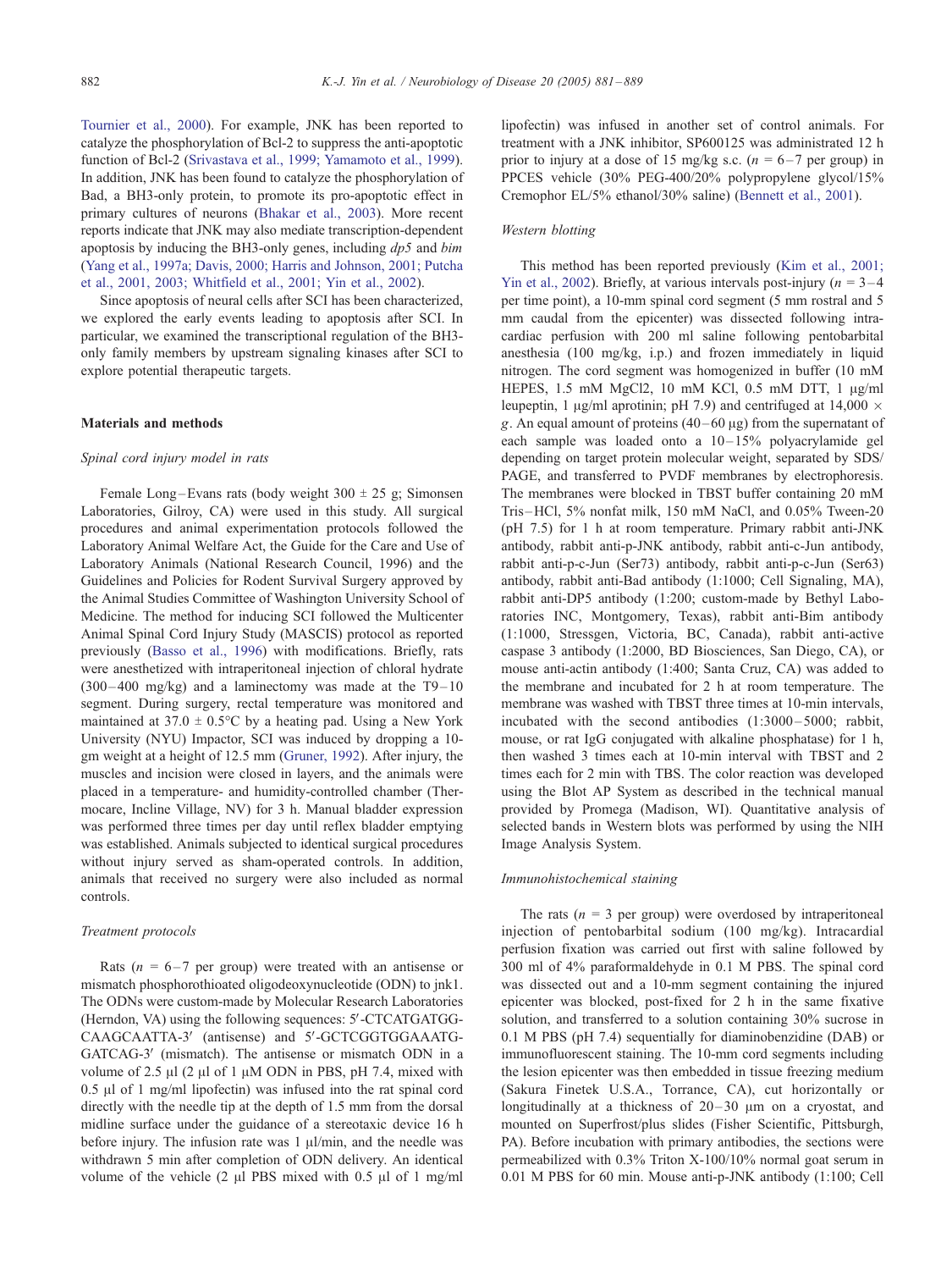<span id="page-2-0"></span>

Fig. 1. Expression of the BH3-only proteins after SCI: (A) 10 mm spinal cord segments were extracted and prepared for Western blotting at various times after SCI using anti-DP5, anti-Bim, anti-Bad, and anti-actin antibodies. DP5, which was absent in the uninjured cord, increased dramatically, starting 1 h after injury and persisting for 3 days before declining to basal levels after 7 days. No changes in Bim or Bad expression were observed; note that both Bim and Bad were present in the uninjured cord. Depicted is a representative blot from 3 rats with similar results. (B) Quantitative analysis of three Western blots (normalized to actin) using the NIH Image Analysis System graphically illustrated an increase in DP5 level after SCI in a time dependent manner. Data in relative density are expressed as mean  $\pm$  SD.  $*P < 0.05$  versus sham group.

Signaling, MA) or rabbit anti-DP5 antibody (1:40; Custom-made by Bethyl Laboratories INC, Montgomery, Texas) was then applied to the sections overnight at 4°C. The following day, sections were incubated with biotinylated goat anti-rabbit IgG (1:200; Vector Laboratories, Burlingame, CA), or horse anti-mouse IgG (1:200; Vector Laboratories, Burlingame, CA) for 1 h. After washing, sections were incubated with ABC Elite complex (1:100; Vector Laboratories, Burlingame, CA) for 1 h. The staining was visualized with DAB for  $2-5$  min (Sigma, St. Louis, MO). Slides were washed, dehydrated, cleared in xylene, and coverslipped. Slides were examined with Olympus BX60 light microscope (Olympus Optical, Tokyo, Japan). In negative control sections, the primary antibodies were substituted by normal goat serum in 0.01 M PBS.

#### Immunofluorescence double labeling

Before primary antibody incubation, the spinal cord sections from rats ( $n = 3-4$  per group) were permeabilized with 0.3% Triton X-100/10% normal goat serum in 0.01 M PBS for 30 min. Polyclonal or monoclonal anti-p-JNK antibody (1:100; Cell Signaling, MA), mouse anti-NSE antibody (1:250; Chemicon, Temecula, CA), mouse anti-PLP antibody (1:100; Chemicon, Temecula, CA), mouse anti-GFAP antibody (1:200; Chemicon), rabbit anti-DP5 antibody (1:40; Custom-made by Bethyl Laboratories INC, Montgomery, Texas), and/or rabbit anti-active caspase 3 antibody (1:100; Pharmingen, San Jose, CA) were applied to the sections overnight at  $4^{\circ}$ C. On the following day, the sections were incubated with fluorescein-conjugated goat antirabbit antibody (1:100; Vector Laboratories, Burlingame, CA) and Texas-Red-conjugated goat anti-mouse antibody (1:100; Vector Laboratories, Burlingame, CA) for 1 h. Slides were washed, wet mounted and examined under a Zeiss fluorescence microscope.

#### Statistical analysis

Quantitative data were expressed as Mean  $\pm$  SD values. Difference among groups was statistically analyzed by one-way analysis of variance followed by Bonferroni's post hoc test. Comparison between two experimental groups was based on a two-tailed  $t$  test. A P value less than 0.05 was considered significant.



Fig. 2. Time-dependent activation of JNK and c-Jun phosphorylation after SCI: Spinal cord segments from contused cords were prepared for Western blotting at indicted times after SCI, using anti-JNK, anti-p-JNK, anti-c-Jun, and anti-p-c-Jun antibodies. P-JNK at p54 increased rapidly after SCI, persisting for 3 days before returning to basal levels. SCI had no effect on total JNK levels (A, B). SCI increased the expression of c-Jun and p-c-Jun with a similar time course (C, D). As internal controls, blots were also analyzed by immunoblotting with anti-actin antibody. Data shown in panels A, C are representative blots from rats with similar results. Data in relative density in panels B, D are expressed as mean  $\pm$  SD. \*P < 0.05 versus sham group.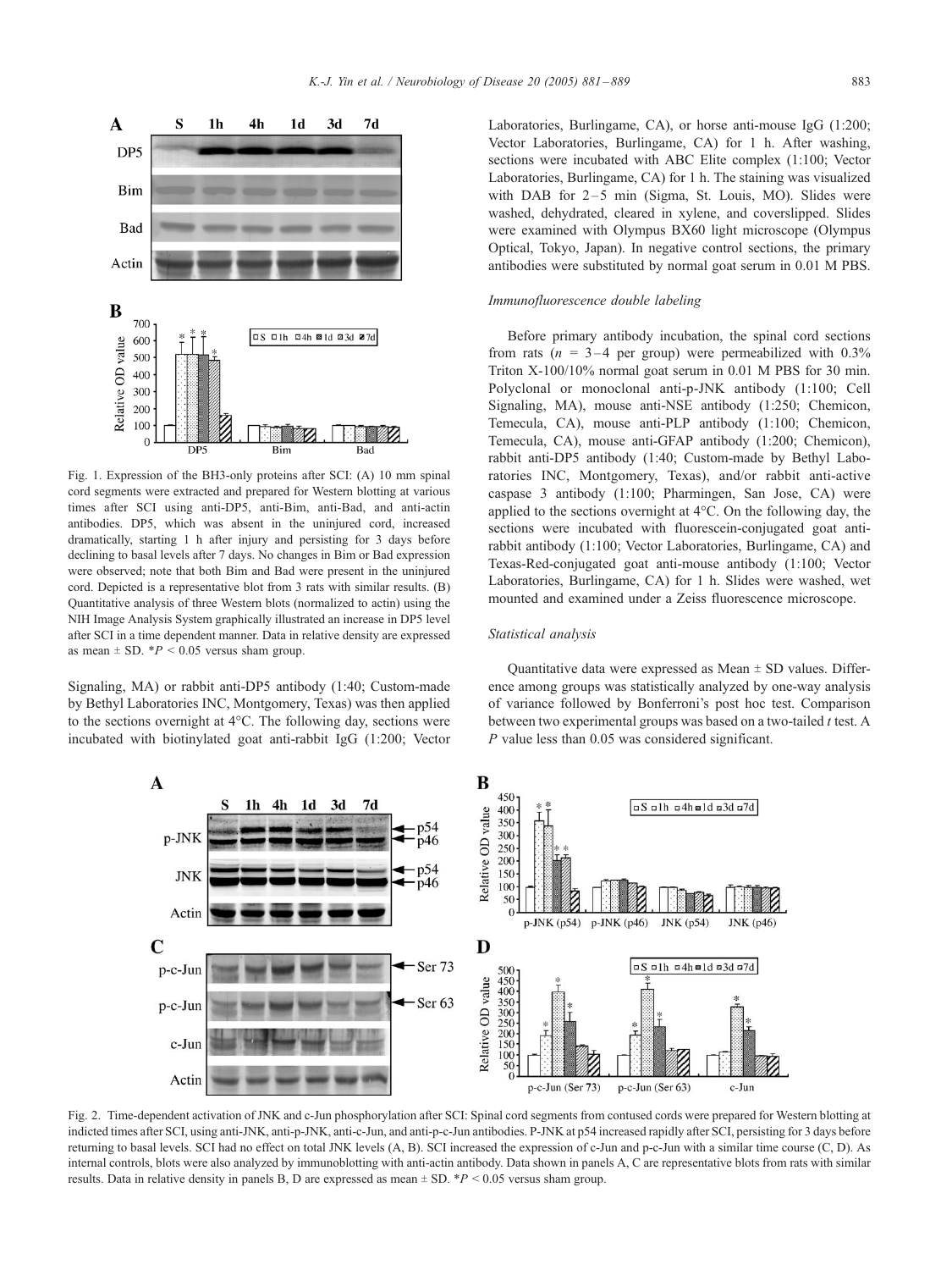#### <span id="page-3-0"></span>Results

## Expression of BH3-only family members after SCI

In order to identify BH3-only family members that are induced after SCI, we examined the expression of several candidate proteins, including DP5, Bim, and Bad at various times after SCI. Of the proteins examined, SCI induced the expression of DP5 only as early as 1 h post-injury, persisting for 3 days before declining to basal levels at 7 days post-injury. No significant changes in Bim or Bad expression were noted during this time period ([Figs. 1A](#page-2-0), B).

#### JNK and c-Jun phosphorylation after SCI

The JNK signaling pathway appears to play a critical role in mediating apoptosis via transcription-dependent mechanisms, involving the phosphorylation of c-Jun and the consequent expression of target apoptotic genes ([Estus et al., 1994; Xia et](#page-7-0) al., 1995; Yang et al., 1997a; Watson et al., 1998; Behrens et al., 1999; Le-Niculescu et al., 1999). We sought to determine if the JNK signaling pathway was activated early after SCI. Western blotting revealed low basal levels of p-JNK protein expression in sham-operated controls. SCI caused a substantial increase in p-JNK expression in a time-dependent manner, starting at 1 h, and returning to basal levels 7 days after injury ([Figs. 2A](#page-2-0), B). Interestingly, JNK phosphorylation occurred primarily at p54, while p46 remained unchanged. There was no significant change in total JNK protein during this time period. The transcription factor, c-Jun (which is an exclusive substrate of JNK), was also phosphorylated shortly after traumatic injury, showing a similar time-course as p-JNK (p54) following SCI ([Figs. 2C](#page-2-0), D). These data suggest that SCI induces activation of JNK and phosphorylation of its substrate, c-Jun, shortly after impact, and raise the possibility that this pathway may contribute to SCI-induced apoptosis.

#### Co-localization of p-JNK and DP5 in apoptotic cells following SCI

JNK may also mediate transcription-dependent apoptosis by inducing the BH3-only genes,  $dp5$  and  $bim$  ([Yang et al., 1997a;](#page-8-0) Davis, 2000; Harris and Johnson, 2001; Putcha et al., 2001, 2003;



Fig. 3. Increased p-JNK immunoreactivity in neurons and oligodendrocytes after SCI: Longitudinal sections of contused spinal cord 1 mm rostral to the lesion epicenter (24 h after SCI) were prepared for immunohistochemistry using anti-p-JNK (FITC, green, A, D, G, J), anti-NSE (Texas red, B), anti-GFAP (Texas red, E, H), or anti-PLP antibody (Texas red, K), as indicated. p-JNK immunoreactivity (A) colocalized with NSE immunoreactivity (B), suggesting neuronal expression of p-JNK (C, merged) in the gray matter. Likewise, p-JNK immunoreactivity (J) colocalized with the oligodendrocyte marker, PLP (K, L, merged). No colocalization of p-JNK (D, G) and the astrocytes-specific antigen, GFAP, was detected in both white matter  $(D-F)$  and gray matter  $(G-I)$ . Arrows indicate cells demonstrating colocalization of p-JNK and respective cell-specific markers. p-JNK immunostaining was absent in uninjured cord (data not shown). Magnification:  $A - C$ ,  $200 \times$ ;  $D - L$ ,  $400 \times$ .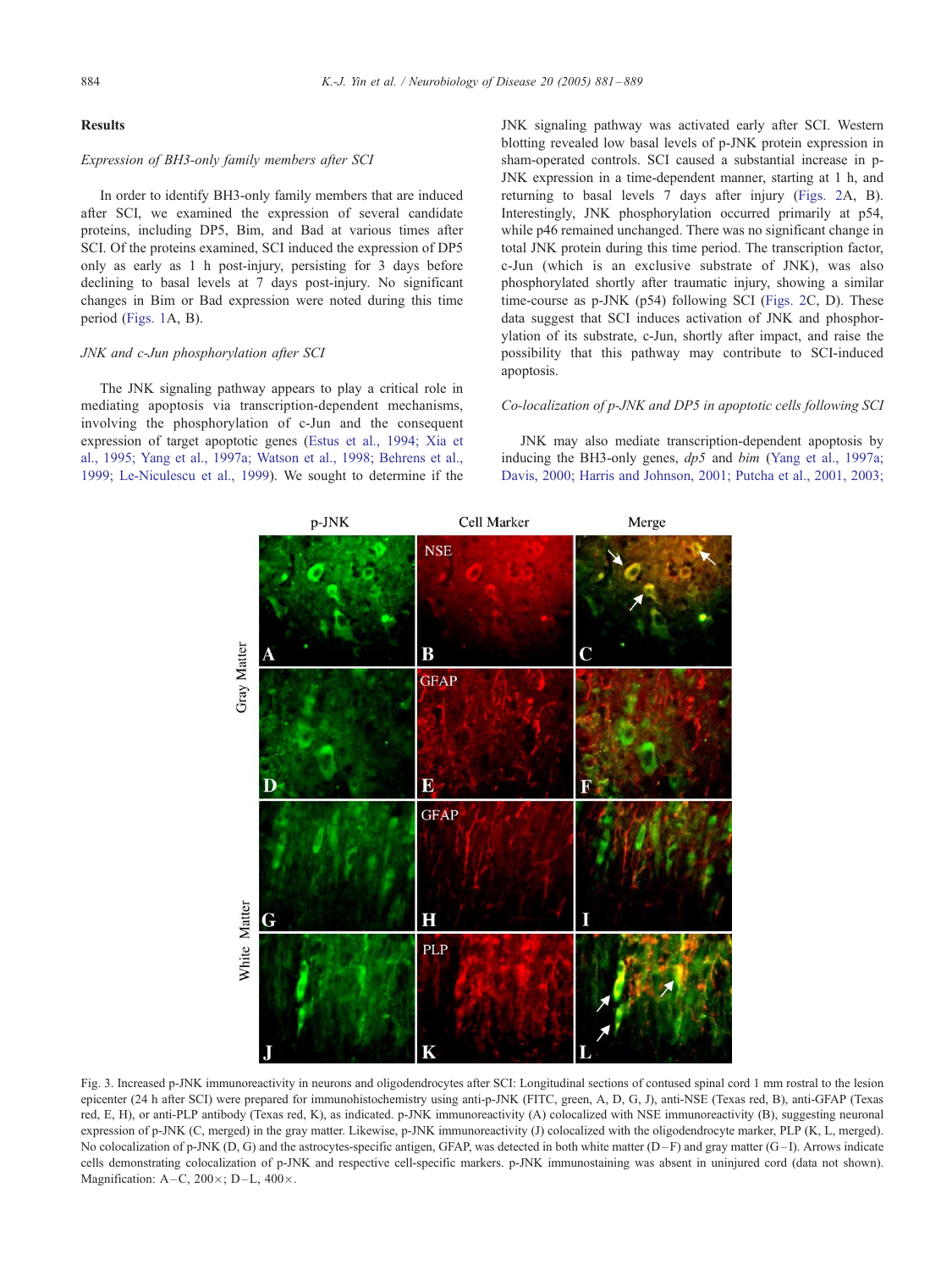Whitfield et al., 2001; Yin et al., 2002). The expression of DP5, but not Bim, was upregulated following SCI. If JNK activation results in DP5 induction and apoptosis after SCI, then p-JNK should colocalize with DP5 in apoptotic cells in the injured cord. Using immunohistochemistry, we examined the expression of p-JNK and DP5 in injured and uninjured spinal cords. Both p-JNK and DP5 immunoreactivity was absent in sham-operated controls (data not shown). One day after injury, p-JNK immunofluorescent staining was observed in cells in the gray matter and in the lateral funiculus adjacent to the injury epicenter ([Fig. 3\)](#page-3-0). p-JNK expression appeared to extend from the injury epicenter to rostral and caudal cord segments (data not shown). In the gray matter, many cells with the morphological features characteristic of neurons in the ventral horn and intermediate zone showed strong p-JNK immunoreactivity ([Figs. 3A](#page-3-0), D). Indeed, double-labeling with neuron-specific enolase (NSE) demonstrated that virtually all p-JNK-positive cells exhibited NSE immunoreactivity in the gray matter [\(Fig. 3](#page-3-0)C). In the adjacent white matter, many oligodendrocyte-like cells stained p-JNK-positive as well, which formed longitudinal rows in the white matter in the long axis of the spinal cord ([Figs. 3](#page-3-0)G, J). This result was confirmed by double-labeling with an antibody against PLP, an oligodendrocyte-specific marker ([Fig. 3L](#page-3-0)). There was no double-labeling of p-JNK-positive cells with an antibody against glial fibrillary acidic protein (GFAP) in either white or gray matter of the contused cord ([Figs. 3F](#page-3-0), L).

To determine if p-JNK and DP5 co-localized to the same neural cells after SCI, we double-labeled injured cords with respective antibodies. p-JNK and DP5 immunoreactivity colocalized to the same cells in both white matter (Figs.  $4A-C$ ) and gray matter (Figs. 4D-F). Furthermore, p-JNK also colocalized with active caspase 3 immunoreactivity in neural cells of the white and gray matter (Figs. 4G–L). In control sections incubated with normal mouse IgG in the absence of the primary antibody for p-JNK, there was no labeling (data not shown). These data suggest that after SCI, activated JNK is present in cells undergoing apoptosis.

## Attenuation of DP5 upregulation, and caspase 3 activation following SCI by JNK inhibition

To determine if JNK activity mediates SCI-induced DP5 upregulation, we used two strategies to inhibit JNK activity after SCI. The first pharmacological approach involved the subcutaneous administration of a specific JNK inhibitor, SP600125, 12 h prior to SCI. Four hours after SCI, p-JNK levels were increased in



Fig. 4. Co-localization of p-JNK with DP5 and activated form of caspase 3 after SCI: Longitudinal sections of contused spinal cord 1 mm rostral to the lesion epicenter (24 h after SCI) were prepared for immunohistochemistry using anti-p-JNK (B, E, H, K), anti-DP5 (A, D), or anti-active caspase 3 (Act Casp 3) antibodies  $(G, J)$ , as indicated. p-JNK immunoreactivity  $(B, E)$  colocalized in cells immunoreactive to anti-DP5 antibodies  $(A, D)$  in the gray and white matter (C, F, merged). p-JNK immunoreactivity (H, K) also colocalized with that of the activated form of caspase-3 (G, J) in the gray and white matter (I, L, merged). No immunoreactivity of DP5 or the activated form of caspase 3 was detected in uninjured cords (data not shown). Arrows indicate cells exhibiting immunoreactivity of double antigens. Magnification:  $A-C$ ,  $200 \times$ ;  $D-L$ ,  $400 \times$ .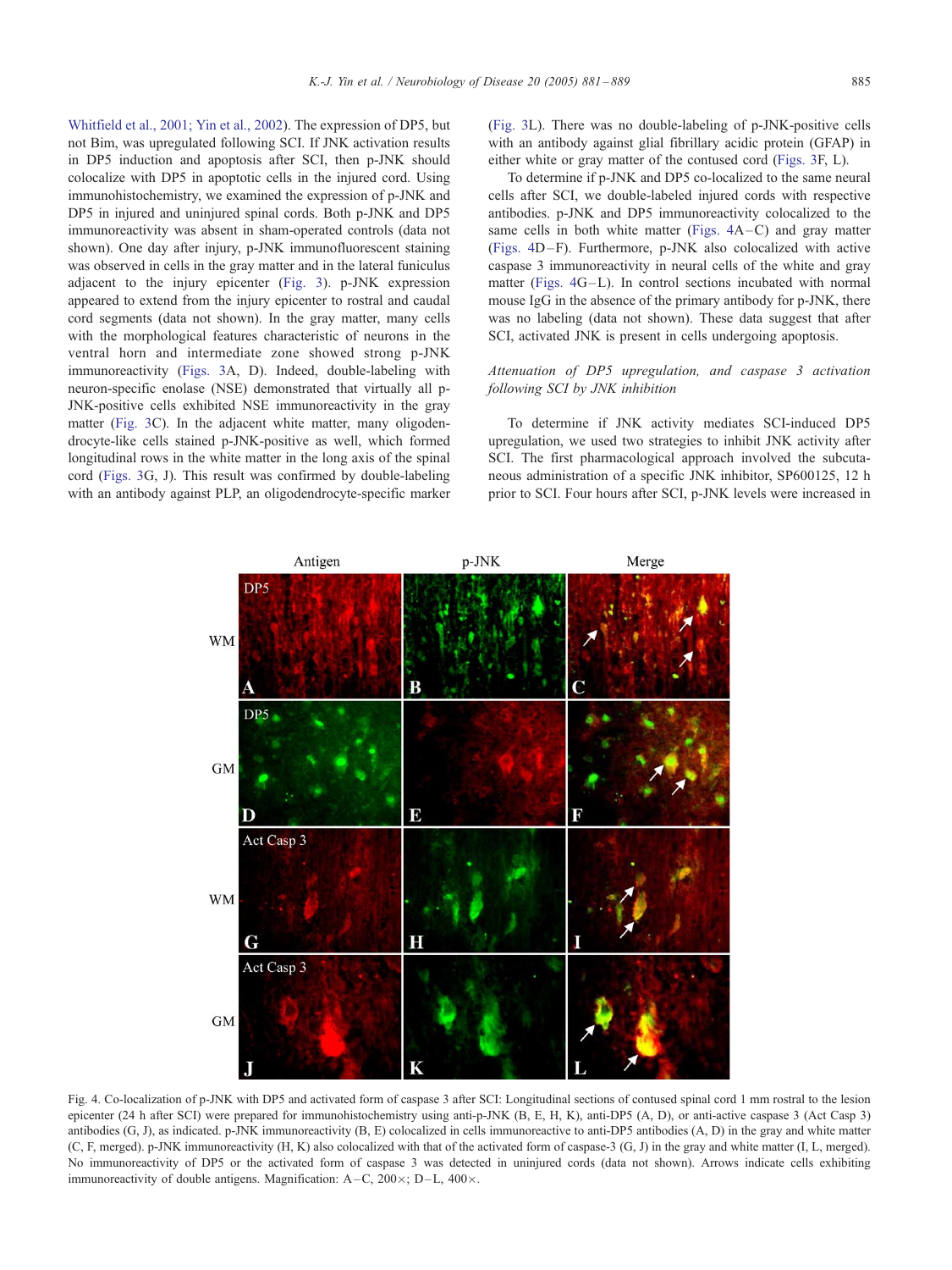vehicle treated animals, but this increase was suppressed in animals pretreated with SP600125 (Figs. 5A, B). Furthermore, SCI-induced DP5 expression was suppressed by SP600125, as was caspase 3 activation, suggesting that JNK activity mediated DP5 expression and subsequent caspase 3 activation and apoptosis (Figs. 5A, B).

To confirm the results obtained with SP600125, a previously established antisense strategy was used ([Liu et al., 1994; Cui et al.,](#page-8-0) 1999; Xu et al., 2001). An antisense ODN specific for jnk1 (or a mismatched ODN serving as a control) was infused into the spinal cord 16 h prior to SCI. As illustrated in Figs. 5C, D, in vivo transfection of this *ink1* antisense ODN effectively reduced posttraumatic JNK phosphorylation, resulting in decreased induction of DP5 and attenuation of caspase 3 activation after SCI. The infusion of a mismatch ODN had no effect on JNK activation, DP5 expression or caspase 3 activation, illustrating the specificity of this jnk1 antisense approach (Figs. 5C, D).

destruction, and demyelination ([Bresnahan, 1978; Blight, 1985;](#page-7-0) Dusart and Schwab, 1994). Cell death after SCI appears to be mediated by several mechanisms, including energy loss, electrogenic pump failure, and membrane depolarization, glutamate excitotoxicity, intracellular calcium overload, excessive generation of free radicals and inflammatory reaction ([Jacobs et al., 1987;](#page-7-0) Faden et al., 1989; Hall and Braughler, 1993; Merrill et al., 1993; Nishisho et al., 1996). Growing evidence indicates that apoptosis is an important mechanism of the death of neurons and oligodendrocytes after SCI ([Crowe et al., 1997; Liu et al., 1997; Eldadah](#page-7-0) and Faden, 2000; Springer et al., 2001).

The signaling events leading to neuronal and oligodendroglial apoptosis after SCI remain to be fully delineated. In this study, SCI specifically induced DP5 expression. Bim and Bad, two other BH3-only family members, remained unchanged in the injured cord. In parallel with the time-course of the upregulation of DP5 expression, JNK and its exclusive substrate, c-Jun, were phosphorylated. Immunohistochemical studies revealed that p-JNK was expressed in neurons and oligodendrocytes (but not astrocytes) in the contused cord, and that some of these cells also expressed DP5 and the activated form of caspase 3. Basal immunoreactivity of p-JNK, DP5, and the activated form of

## Discussion

SCI produces a predictable pattern of progressive injury resulting in neuronal and glial cell death, vascular injury, axonal



Fig. 5. Suppression of DP5 induction and caspase 3 activation by JNK inhibition after SCI: (A, B) Rats were treated with the JNK inhibitor, SP600125 (15 mg/ kg s.c.) 12 h before SCI. Four h after SCI, cord segments were extracted and prepared for Western blotting, using anti-p-JNK, anti-DP5, anti-active caspase 3 (Act casp.3), and anti-actin antibodies. SP600125 significantly reduced JNK phosphorylation, decreased induction of DP5, and caspase 3 activation after SCI, compared to vehicle + SCI group. Panel A shows representative blots from 3 rats. Panel B shows data in relative density expressed as mean  $\pm$  SD of 3 samples. \*Denotes difference is significant from the SCI group treated with vehicle. (C, D) Rats were treated with vehicle (lipofectin), jnk1 antisense or mismatch ODN, 16 h before SCI. Four hours after SCI, cord segments were extracted and prepared for Western blotting. Note the *jnk1* antisense ODN effectively reduced posttraumatic JNK phosphorylation compared to mismatch ODN or SCI without ODN pre-treatment. Moreover, *jnk1* gene knockdown decreased DP5 induction and caspase 3 activation following SCI. Panel C shows representative blots from 3 rats with similar results. Panel D show data in relative density expressed as mean  $\pm$  SD of 3 samples. \*Denotes difference is significant from the SCI group treated with the mismatch ODN.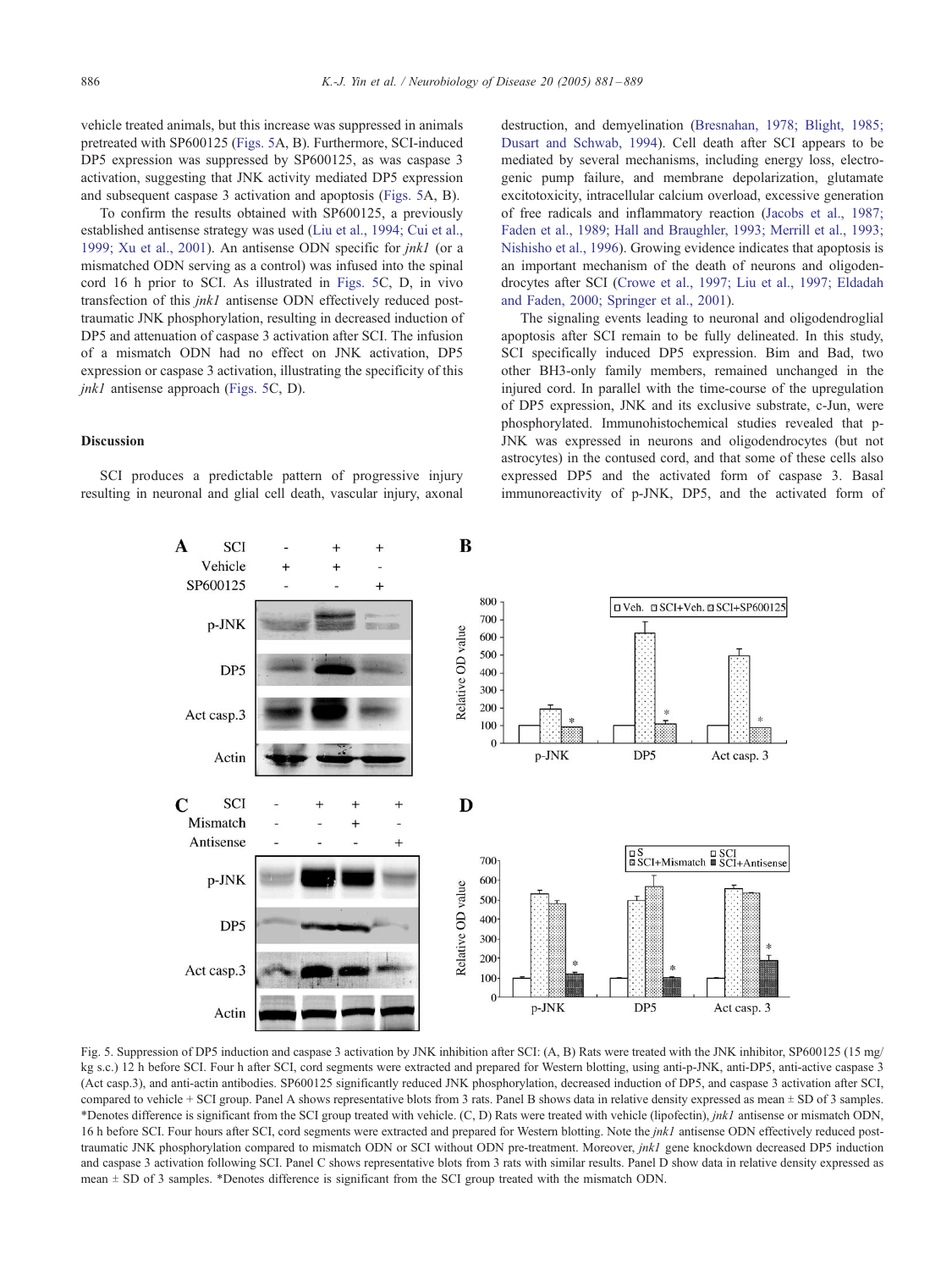caspase 3 was low in the uninjured cord. Suppression of JNK activity by SP600125, a JNK inhibitor, or jnk1 knockdown by an antisense ODN attenuated SCI-induced DP5 upregulation and caspase 3 activation. These findings suggest that JNK activation mediates, at least in part, SCI-induced DP5 expression and subsequent caspase 3 activation (Fig. 6).

The JNK pathway is activated by the exposure of cells to multiple forms of stress and has been considered as a key mediator of stress-induced apoptosis ([Davis, 2000\)](#page-7-0). Examples include neuronal apoptosis induced by NGF withdrawal ([Xia et al.,](#page-8-0) 1995; Park et al., 1996; Eilers et al., 1998), excitotoxic stress ([Yang et al., 1997b\)](#page-8-0) and UV radiation ([Tournier et al., 2000;](#page-8-0) Tournier et al., 2001), thymocyte apoptosis induced by anti-CD3 antibody ([Rincon et al., 1998; Sabapathy et al., 1999\)](#page-8-0) and endothelial cell apoptosis caused by diabetes-associated hyperglycemia ([Ho et al., 2000\)](#page-7-0). Activation of this pathway may also contribute to neuronal death in neurodegenerative diseases including Alzheimer's, Parkinson's, Huntington's Diseases and stroke ([Yang et al., 1997b; Okuno et al., 2004; Gao et al., 2005\)](#page-8-0). The mechanism by which JNK activation triggers apoptotic processes remains to be fully elucidated. Substrates of JNK, including the Bcl-2 family proteins, regulate cytochrome  $c$  release which is an important event in apoptosis secondary to mitochondrial dysfunction. Several studies indicate that the anti-apoptotic proteins Bcl-2, Bcl-xL and Mcl-1 are phosphorylated by JNK in vitro and in vivo ([Maundrell et al., 1997; Yamamoto et al., 1999; Inoshita et al.,](#page-8-0) 2002), leading to the suppression of the anti-apoptotic activity of these proteins. However, it is questionable whether these antiapoptotic proteins are physiological substrates of JNK ([Ito et al.,](#page-7-0) 1997). Another possibility is that JNK phosphorylates the tran-



Fig. 6. JNK-dependent transcriptional regulation of dp5 expression and related events leading apoptosis after SCI: traumatic SCI results in the activation of JNK and subsequent phosphorylation of c-Jun, an exclusive substrate of this kinase. Phosphorylated c-Jun upregulates DP5 expression, initiating subsequent apoptotic cascades including mitochondrial protein release (cytochrome c, etc.), and caspase 3 activation.

scription factor c-Jun that might in turn mediate the induction of proteins regulating cytochrome c release in apoptosis ([Behrens et](#page-7-0) al., 1999). Indeed, JNK has been found to regulate some proapoptotic BH3-only proteins via transcription-dependent mecha-nisms ([Tournier et al., 2000\)](#page-8-0). Two genes in this subfamily,  $dp5$  and bim, have AP-1 binding sites on their promoters, and transcription appears to be regulated by JNK activity ([Yang et al., 1997a; Davis,](#page-8-0) 2000; Harris and Johnson, 2001; Putcha et al., 2001, 2003; Whitfield et al., 2001; Yin et al., 2002). Our findings that DP5 is induced after SCI in a JNK-dependent manner are consistent with these previous in vitro reports. JNK has also been found to catalyze the phosphorylation of the BH3-only proteins, Bad, Bim and Bmf, to promote the pro-apoptotic activity of these proteins ([Lei and](#page-8-0) Davis, 2003; Putcha et al., 2003; Okuno et al., 2004; Gao et al., 2005), which may also contribute to SCI-induced apoptosis. For example, a recent study by Okuno et al. has shown that JNK may directly phosphorylate Bim and thus transduces apoptotic signaling to Bax in ischemic brain injury ([Okuno et al., 2004\)](#page-8-0). However, we have found that SCI failed to activate 2 other BH3-only proteins, Bad and Bim. This finding is not in agreement with the previous studies. The difference in apoptotic gene expression may be due to differences in experimental models or cell death mechanisms.

The upregulation of dp5 gene has been shown to result in the induction of apoptosis in cerebellar granule neurons ([Harris and](#page-7-0) Johnson, 2001; Harris et al., 2002), cultured rat cortical neurons ([Imaizumi et al., 1999\)](#page-7-0), and rat sympathetic neurons ([Imaizumi et](#page-7-0) al., 1997). Inhibition of dp5 gene expression in cortical neuron may result in a blockade of amyloid beta-induced increases in cytoplasmic cytochrome c and caspase 3-like activity ([Bozyczko-](#page-7-0)Coyne et al., 2001). In addition, increased expression of dp5 mRNA and DP5 immunoreactivity was found in the spinal neurons of patients with amyotrophic lateral sclerosis (ALS) and transgenic mouse models of ALS, implying a critical involvement of dp5 expression in ALS pathogenesis ([Shinoe et al., 2001\)](#page-8-0). We are the first to demonstrate that DP5 may have a role in trauma-induced apoptosis in the spinal cord, suggesting a key role in the apoptotic cascade in the injured cord. We further demonstrate that SCIinduced DP5 expression was regulated by JNK activity. The downstream events included the activation of caspase 3, an executor of apoptosis. Moreover, inhibition of JNK activity by a pharmacological or gene knockdown approach significantly attenuated SCI-induced DP5 upregulation and caspase 3 activation. Thus, we provide a link between the activation of the JNK pathway and subsequent expression of DP5, a BH3-only protein, and the activation of caspase 3. JNK inhibition has been reported to effectively prevent neuronal apoptotic death in several neurodegenerative diseases and ischemic brain damage ([Yang et al.,](#page-8-0) 1997a,b; Okuno et al., 2004; Gao et al., 2005). Therefore, the JNK/ c-Jun/DP5/Caspase 3 signaling pathway may represents a potential target for therapeutic interventions in SCI. Generally, a useful therapy should be effective if administered after the onset of SCI. In this study, we employed SP600125, a specific JNK inhibitor, 12 h prior to injury based on two reasons. The first is that we injected this compound subcutaneously and it may take time to reach the target (the spinal cord) to exert its pharmacological effects. The second is to exert a more effective inhibition of JNK activity. Pretreatment is likely to be more effective with the notion that JNK was activated as early as 1 h post-injury. In the future, studies are needed to determine the efficacy of JNK inhibitors in posttreatment paradigms to explore their therapeutical potentials in clinical situations.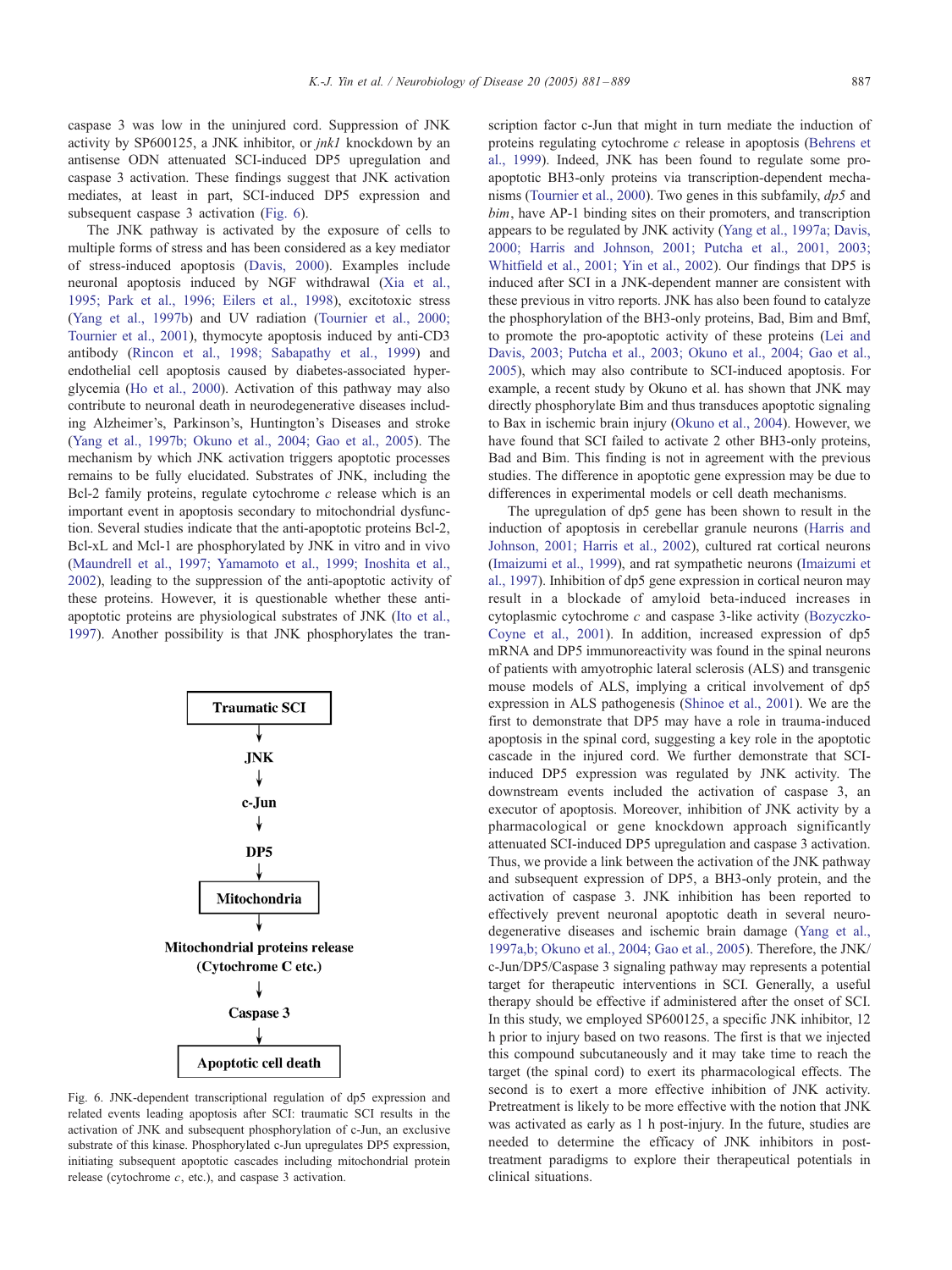## <span id="page-7-0"></span>Acknowledgments

This work was supported by NIH grants NS37230, NS40162, NS40525 and NSC92-2321-B-038-003 (C.Y. Hsu), and AHA Beginning Grant-in-Aid 0365378Z (K.J. Yin).

#### References

- Basso, D.M., Beattie, M.S., Bresnahan, J.C., Anderson, D.K., Faden, A.I., Gruner, J.A., Holford, T.R., Hsu, C.Y., Noble, L.J., Nockels, R., Perot, P.L., Salzman, S.K., Young, W., 1996. MASCIS evaluation of open field locomotor scores: effects of experience and teamwork on reliability. Multicenter Animal Spinal Cord Injury Study. J. Neurotrauma 13, 343 – 359.
- Behrens, A., Sibilia, M., Wagner, E.F., 1999. Amino-terminal phosphorylation of c-Jun regulates stress-induced apoptosis and cellular proliferation. Nat. Genet. 21, 326 – 329.
- Bennett, B.L., Sasaki, D.T., Murray, B.W., O'Leary, E.C., Sakata, S.T., Xu, W., Leisten, J.C., Motiwala, A., Pierce, S., Satoh, Y., Bhagwat, S.S., Manning, A.M., Anderson, D.W., 2001. SP600125, an anthrapyrazolone inhibitor of Jun N-terminal kinase. Proc. Natl. Acad. Sci. U. S. A. 98, 13681 – 13686.
- Bhakar, A.L., Howell, J.L., Paul, C.E., Salehi, A.H., Becker, E.B., Said, F., Bonni, A., Barker, P.A., 2003. Apoptosis induced by p75NTR overexpression requires Jun kinase-dependent phosphorylation of bad. J. Neurosci. 23, 11373 – 11381.
- Blight, A.R., 1985. Delayed demyelination and macrophage invasion: a candidate for secondary cell damage in spinal cord injury. Cent. Nerv. Syst. Trauma 2, 299 – 315.
- Bouillet, P., Metcalf, D., Huang, D.C., Tarlinton, D.M., Kay, T.W., Kontgen, F., Adams, J.M., Strasser, A., 1999. Proapoptotic Bcl-2 relative Bim required for certain apoptotic responses, leukocyte homeostasis, and to preclude autoimmunity. Science 286, 1735–1738.
- Bozyczko-Coyne, D., O'Kane, T.M., Wu, Z.L., Dobrzanski, P., Murthy, S., Vaught, J.L., Scott, R.W., 2001. CEP-1347/KT-7515, an inhibitor of SAPK/JNK pathway activation, promotes survival and blocks multiple events associated with Abeta-induced cortical neuron apoptosis. J. Neurochem. 77, 849 – 863.
- Bracken, M.B., Freeman Jr., D.H., Hellenbrand, K., 1981. Incidence of acute traumatic hospitalized spinal cord injury in the United States, 1970 – 1977. Am. J. Epidemiol. 113, 615 – 622.
- Bresnahan, J.C., 1978. An electron-microscopic analysis of axonal alterations following blunt contusion of the spinal cord of the rhesus monkey (Macaca mulatta). J. Neurol. Sci. 37, 59-82.
- Crowe, M.J., Bresnahan, J.C., Shuman, S.L., Masters, J.N., Beattie, M.S., 1997. Apoptosis and delayed degeneration after spinal cord injury in rats and monkeys. Nat. Med. 3, 73 – 76.
- Cui, J.K., Hsu, C.Y., Liu, P.K., 1999. Suppression of postischemic hippocampal nerve growth factor expression by a c-fos antisense oligodeoxynucleotide. J. Neurosci. 19, 1335 – 1344.
- Davis, R.J., 2000. Signal transduction by the JNK group of MAP kinases. Cell 103, 239 – 252.
- Dijkers, P.F., Medema, R.H., Lammers, J.W., Koenderman, L., Coffer, P.J., 2000. Expression of the pro-apoptotic Bcl-2 family member Bim is regulated by the forkhead transcription factor FKHR-L1. Curr. Biol. 10, 1201 – 1204.
- Dusart, I., Schwab, M.E., 1994. Secondary cell death and the inflammatory reaction after dorsal hemisection of the rat spinal cord. Eur. J. Neurosci. 6, 712 – 724.
- Eilers, A., Whitfield, J., Babij, C., Rubin, L.L., Ham, J., 1998. Role of the Jun kinase pathway in the regulation of c-Jun expression and apoptosis in sympathetic neurons. J. Neurosci. 18, 1713 – 1724.
- Eldadah, B.A., Faden, A.I., 2000. Caspase pathways, neuronal apoptosis, and CNS injury. J. Neurotrauma 17, 811 – 829.
- Emery, E., Aldana, P., Bunge, M.B., Puckett, W., Srinivasan, A., Keane, R.W., Bethea, J., Levi, A.D., 1998. Apoptosis after traumatic human spinal cord injury. J. Neurosurg. 89, 911-920.
- Estus, S., Zaks, W.J., Freeman, R.S., Gruda, M., Bravo, R., Johnson Jr., E.M., 1994. Altered gene expression in neurons during programmed cell death: identification of c-jun as necessary for neuronal apoptosis. J. Cell Biol. 127, 1717 – 1727.
- Faden, A.I., Demediuk, P., Panter, S.S., Vink, R., 1989. The role of excitatory amino acids and NMDA receptors in traumatic brain injury. Science 244, 798-800.
- Fan, M., Goodwin, M., Vu, T., Brantley-Finley, C., Gaarde, W.A., Chambers, T.C., 2000. Vinblastine-induced phosphorylation of Bcl-2 and Bcl-XL is mediated by JNK and occurs in parallel with inactivation of the Raf-1/MEK/ERK cascade. J. Biol. Chem. 275, 29980 – 29985.
- Gao, Y., Signore, A.P., Yin, W., Cao, G., Yin, X.M., Sun, F., Luo, Y., Graham, S.H., Chen, J., 2005. Neuroprotection against focal ischemic brain injury by inhibition of c-Jun N-terminal kinase and attenuation of the mitochondrial apoptosis-signaling pathway. J. Cereb. Blood Flow Metab. 25, 694-712.
- Gruner, J.A., 1992. A monitored contusion model of spinal cord injury in the rat. J. Neurotrauma 9, 123-126 (discussion 126-128).
- Hall, E.D., Braughler, J.M., 1993. Free radicals in CNS injury. Res. Publ.- Assoc. Res. Nerv. Ment. Dis. 71, 81 – 105.
- Hamada, Y., Ikata, T., Katoh, S., Nakauchi, K., Niwa, M., Kawai, Y., Fukuzawa, K., 1996. Involvement of an intercellular adhesion molecule 1-dependent pathway in the pathogenesis of secondary changes after spinal cord injury in rats. J. Neurochem. 66, 1525-1531.
- Harris, C.A., Johnson Jr., E.M., 2001. BH3-only Bcl-2 family members are coordinately regulated by the JNK pathway and require Bax to induce apoptosis in neurons. J. Biol. Chem. 276, 37754 – 37760.
- Harris, C., Maroney, A.C., Johnson Jr., E.M., 2002. Identification of JNKdependent and-independent components of cerebellar granule neuron apoptosis. J. Neurochem. 83, 992 – 1001.
- Ho, F.M., Liu, S.H., Liau, C.S., Huang, P.J., Lin-Shiau, S.Y., 2000. High glucose-induced apoptosis in human endothelial cells is mediated by sequential activations of c-Jun NH(2)-terminal kinase and caspase-3. Circulation 101, 2618 – 2624.
- Huang, D.C., Strasser, A., 2000. BH3-Only proteins-essential initiators of apoptotic cell death. Cell 103, 839 – 842.
- Imaizumi, K., Tsuda, M., Imai, Y., Wanaka, A., Takagi, T., Tohyama, M., 1997. Molecular cloning of a novel polypeptide, DP5, induced during programmed neuronal death. J. Biol. Chem. 272, 18842 – 18848.
- Imaizumi, K., Morihara, T., Mori, Y., Katayama, T., Tsuda, M., Furuyama, T., Wanaka, A., Takeda, M., Tohyama, M., 1999. The cell deathpromoting gene DP5, which interacts with the BCL2 family, is induced during neuronal apoptosis following exposure to amyloid beta protein. J. Biol. Chem. 274, 7975 – 7981.
- Inohara, N., Ding, L., Chen, S., Nunez, G., 1997. Harakiri, a novel regulator of cell death, encodes a protein that activates apoptosis and interacts selectively with survival-promoting proteins Bcl-2 and Bcl-X(L). EMBO J. 16, 1686 – 1694.
- Inoshita, S., Takeda, K., Hatai, T., Terada, Y., Sano, M., Hata, J., Umezawa, A., Ichijo, H., 2002. Phosphorylation and inactivation of myeloid cell leukemia 1 by JNK in response to oxidative stress. J. Biol. Chem. 277, 43730 – 43734.
- Ito, T., Deng, X., Carr, B., May, W.S., 1997. Bcl-2 phosphorylation required for anti-apoptosis function. J. Biol. Chem. 272, 11671 – 11673.
- Jacobs, T.P., Shohami, E., Baze, W., Burgard, E., Gunderson, C., Hallenbeck, J.M., Feuerstein, G., 1987. Deteriorating stroke model: histopathology, edema, and eicosanoid changes following spinal cord ischemia in rabbits. Stroke 18, 741 – 750.
- Keane, R.W., Kraydieh, S., Lotocki, G., Bethea, J.R., Krajewski, S., Reed, J.C., Dietrich, W.D., 2001. Apoptotic and anti-apoptotic mechanisms following spinal cord injury. J. Neuropathol. Exp. Neurol. 60, 422-429.
- Kelekar, A., Thompson, C.B., 1998. Bcl-2-family proteins: the role of the BH3 domain in apoptosis. Trends Cell Biol. 8, 324 – 330.